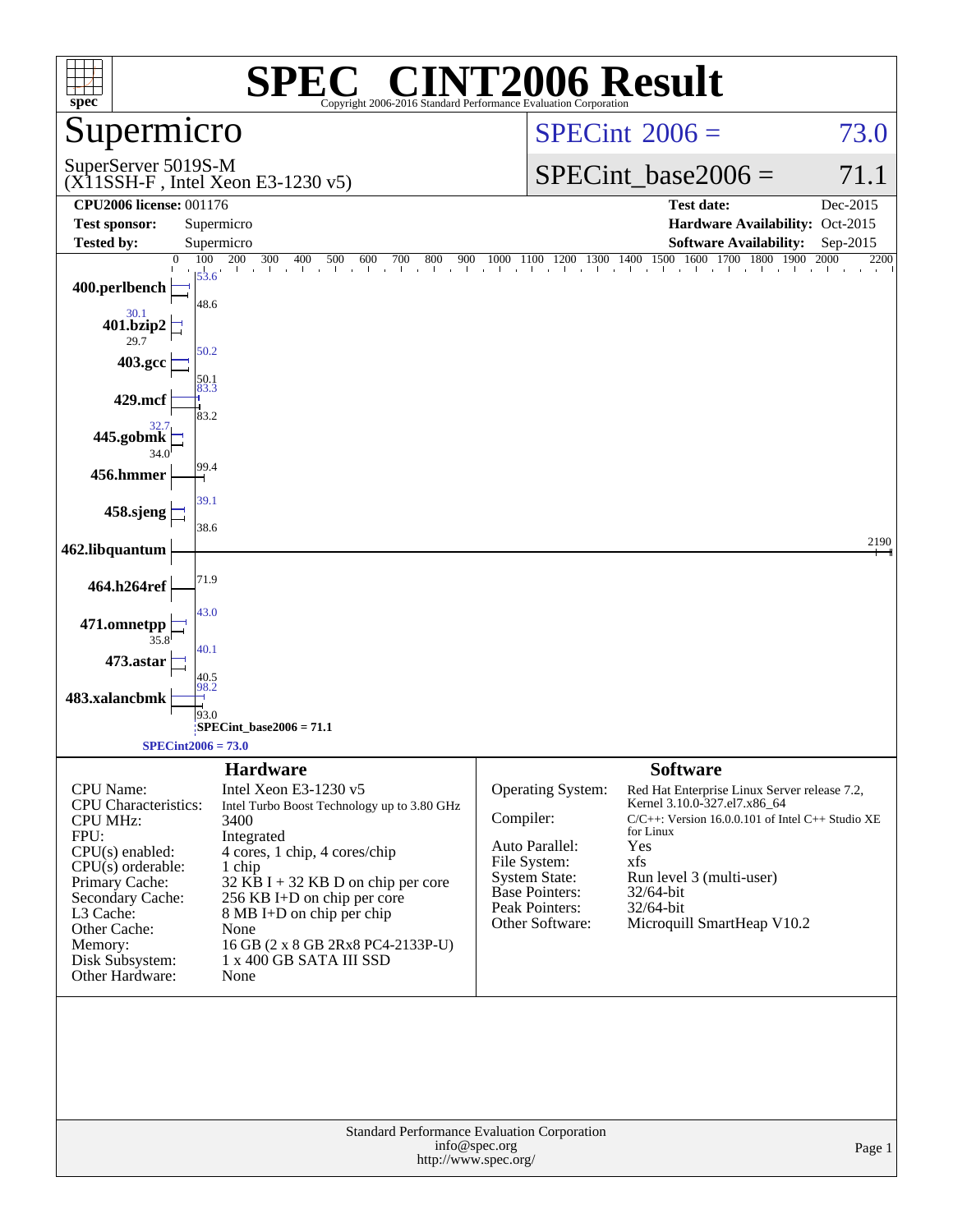

## Supermicro

### $SPECint2006 = 73.0$  $SPECint2006 = 73.0$

SuperServer 5019S-M

(X11SSH-F , Intel Xeon E3-1230 v5)

**[Tested by:](http://www.spec.org/auto/cpu2006/Docs/result-fields.html#Testedby)** Supermicro **Supermicro [Software Availability:](http://www.spec.org/auto/cpu2006/Docs/result-fields.html#SoftwareAvailability)** Sep-2015

SPECint base2006 =  $71.1$ **[CPU2006 license:](http://www.spec.org/auto/cpu2006/Docs/result-fields.html#CPU2006license)** 001176 **[Test date:](http://www.spec.org/auto/cpu2006/Docs/result-fields.html#Testdate)** Dec-2015 **[Test sponsor:](http://www.spec.org/auto/cpu2006/Docs/result-fields.html#Testsponsor)** Supermicro Supermicro **[Hardware Availability:](http://www.spec.org/auto/cpu2006/Docs/result-fields.html#HardwareAvailability)** Oct-2015

#### **[Results Table](http://www.spec.org/auto/cpu2006/Docs/result-fields.html#ResultsTable)**

|                                                                                                          | <b>Base</b>    |              |                |       |                | <b>Peak</b> |                |              |                |              |                |              |
|----------------------------------------------------------------------------------------------------------|----------------|--------------|----------------|-------|----------------|-------------|----------------|--------------|----------------|--------------|----------------|--------------|
| <b>Benchmark</b>                                                                                         | <b>Seconds</b> | <b>Ratio</b> | <b>Seconds</b> | Ratio | <b>Seconds</b> | Ratio       | <b>Seconds</b> | <b>Ratio</b> | <b>Seconds</b> | <b>Ratio</b> | <b>Seconds</b> | <b>Ratio</b> |
| $ 400$ .perlbench                                                                                        | 202            | 48.4         | 200            | 48.9  | 201            | 48.6        | 181            | 54.0         | 182            | 53.6         | 183            | 53.5         |
| 401.bzip2                                                                                                | 325            | 29.7         | 325            | 29.7  | 324            | 29.7        | 321            | 30.1         | 321            | 30.1         | 321            | 30.1         |
| $403.\text{gcc}$                                                                                         | 161            | 50.1         | 161            | 50.1  | 161            | 50.0        | <b>160</b>     | 50.2         | 160            | 50.2         | 161            | 50.1         |
| $429$ .mcf                                                                                               | 110            | 83.2         | 106            | 85.7  | 110            | 82.7        | <b>109</b>     | 83.3         | 111            | 81.8         | 109            | 83.4         |
| $445$ .gobmk                                                                                             | 308            | 34.0         | 308            | 34.0  | 308            | 34.0        | 321            | 32.7         | 321            | 32.7         | 320            | 32.7         |
| 456.hmmer                                                                                                | 93.8           | 99.4         | 93.8           | 99.5  | 93.9           | 99.4        | 93.8           | 99.4         | 93.8           | 99.5         | 93.9           | 99.4         |
| $458$ .sjeng                                                                                             | 314            | 38.6         | 314            | 38.6  | 313            | 38.6        | 309            | 39.1         | 310            | 39.0         | 309            | 39.1         |
| 462.libquantum                                                                                           | 9.44           | 2200         | 9.64           | 2150  | 9.46           | 2190        | 9.44           | 2200         | 9.64           | 2150         | 9.46           | 2190         |
| 464.h264ref                                                                                              | 308            | 71.9         | 308            | 71.9  | 307            | 72.0        | 308            | 71.9         | 308            | 71.9         | 307            | 72.0         |
| $ 471$ .omnetpp                                                                                          | 175            | 35.8         | 175            | 35.8  | 174            | 36.0        | 145            | 43.1         | 146            | 42.7         | 145            | <b>43.0</b>  |
| $473$ . astar                                                                                            | 173            | 40.5         | 174            | 40.4  | 173            | 40.5        | 175            | 40.0         | 175            | 40.2         | 175            | 40.1         |
| 483.xalancbmk                                                                                            | 74.2           | 93.0         | 74.0           | 93.3  | 74.3           | 92.9        | 70.6           | 97.8         | 70.3           | 98.2         | 70.3           | 98.2         |
| Results appear in the order in which they were run. Bold underlined text indicates a median measurement. |                |              |                |       |                |             |                |              |                |              |                |              |

#### **[Submit Notes](http://www.spec.org/auto/cpu2006/Docs/result-fields.html#SubmitNotes)**

The config file option 'submit' was used.

#### **[Operating System Notes](http://www.spec.org/auto/cpu2006/Docs/result-fields.html#OperatingSystemNotes)**

Stack size set to unlimited using "ulimit -s unlimited"

#### **[Platform Notes](http://www.spec.org/auto/cpu2006/Docs/result-fields.html#PlatformNotes)**

 BIOS Settings: Hyper-threading = Disabled Sysinfo program /home/cpu2006/config/sysinfo.rev6914 \$Rev: 6914 \$ \$Date:: 2014-06-25 #\$ e3fbb8667b5a285932ceab81e28219e1 running on localhost.localdomain Mon Dec 28 07:32:22 2015 This section contains SUT (System Under Test) info as seen by some common utilities. To remove or add to this section, see: <http://www.spec.org/cpu2006/Docs/config.html#sysinfo> From /proc/cpuinfo model name : Intel(R) Xeon(R) CPU E3-1230 v5 @ 3.40GHz 1 "physical id"s (chips) 4 "processors" cores, siblings (Caution: counting these is hw and system dependent. The following excerpts from /proc/cpuinfo might not be reliable. Use with caution.) cpu cores : 4 siblings : 4 Continued on next page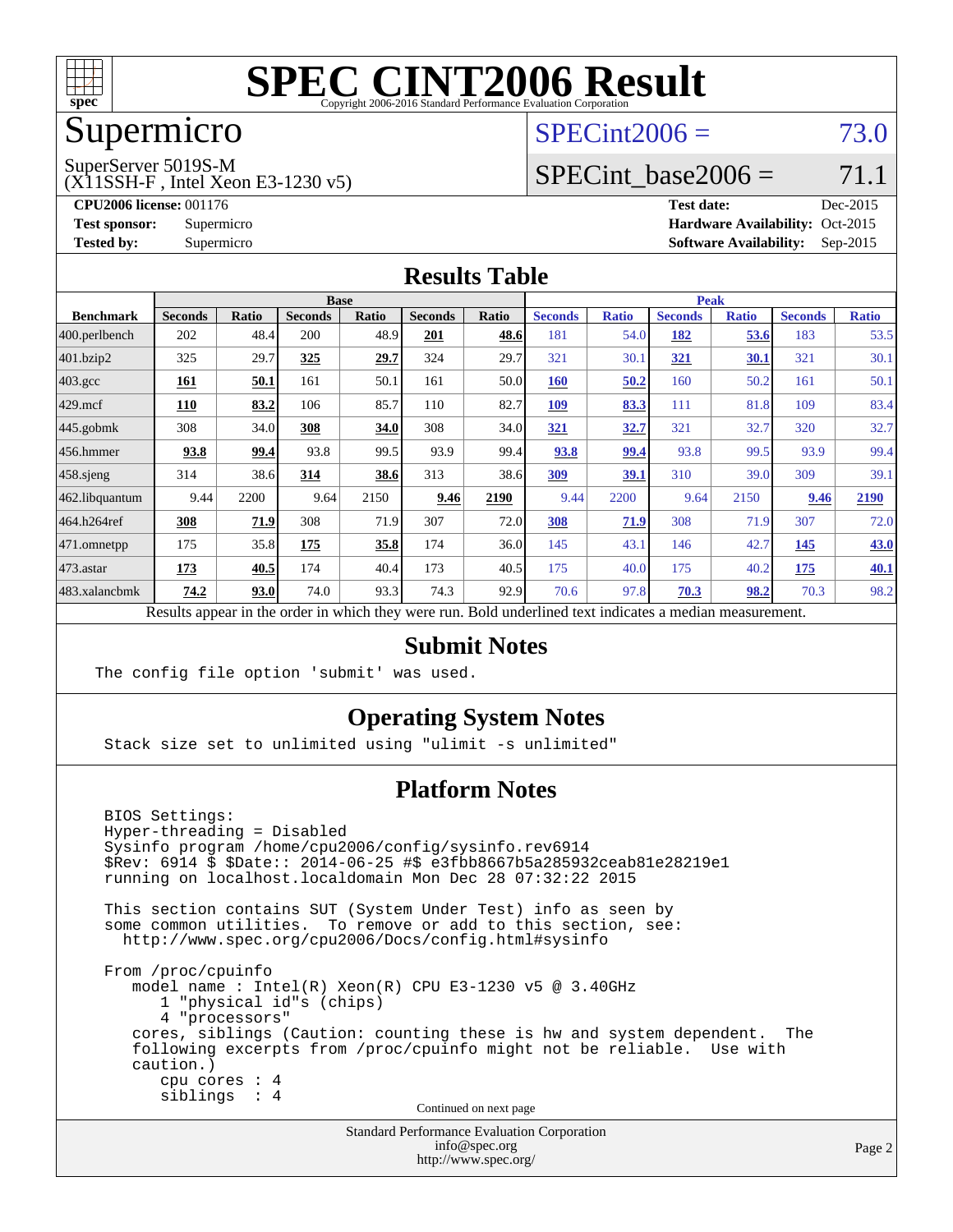

#### Supermicro

 $SPECint2006 = 73.0$  $SPECint2006 = 73.0$ 

SuperServer 5019S-M

(X11SSH-F , Intel Xeon E3-1230 v5)

SPECint base2006 =  $71.1$ 

| <b>Test sponsor:</b> | Supermicro |
|----------------------|------------|
| <b>Tested by:</b>    | Supermicro |

**[CPU2006 license:](http://www.spec.org/auto/cpu2006/Docs/result-fields.html#CPU2006license)** 001176 **[Test date:](http://www.spec.org/auto/cpu2006/Docs/result-fields.html#Testdate)** Dec-2015 **[Hardware Availability:](http://www.spec.org/auto/cpu2006/Docs/result-fields.html#HardwareAvailability)** Oct-2015 **[Software Availability:](http://www.spec.org/auto/cpu2006/Docs/result-fields.html#SoftwareAvailability)** Sep-2015

#### **[Platform Notes \(Continued\)](http://www.spec.org/auto/cpu2006/Docs/result-fields.html#PlatformNotes)**

 physical 0: cores 0 1 2 3 cache size : 8192 KB

From /proc/meminfo<br>MemTotal: 16088756 kB HugePages\_Total: 0 Hugepagesize: 2048 kB

 From /etc/\*release\* /etc/\*version\* os-release: NAME="Red Hat Enterprise Linux Server" VERSION="7.2 (Maipo)"

 ID="rhel" ID\_LIKE="fedora" VERSION\_ID="7.2" PRETTY\_NAME="Red Hat Enterprise Linux Server 7.2 (Maipo)" ANSI\_COLOR="0;31"

 CPE\_NAME="cpe:/o:redhat:enterprise\_linux:7.2:GA:server" redhat-release: Red Hat Enterprise Linux Server release 7.2 (Maipo) system-release: Red Hat Enterprise Linux Server release 7.2 (Maipo) system-release-cpe: cpe:/o:redhat:enterprise\_linux:7.2:ga:server

uname -a:

 Linux localhost.localdomain 3.10.0-327.el7.x86\_64 #1 SMP Thu Oct 29 17:29:29 EDT 2015 x86\_64 x86\_64 x86\_64 GNU/Linux

run-level 3 Dec 28 07:30

 SPEC is set to: /home/cpu2006 Filesystem Type Size Used Avail Use% Mounted on<br>/dev/mapper/rhel-root xfs 280G 26G 254G 10% / /dev/mapper/rhel-root xfs 280G Additional information from dmidecode:

 Warning: Use caution when you interpret this section. The 'dmidecode' program reads system data which is "intended to allow hardware to be accurately determined", but the intent may not be met, as there are frequent changes to hardware, firmware, and the "DMTF SMBIOS" standard.

 BIOS American Megatrends Inc. 1.0a 11/13/2015 Memory: 2x Micron 16ATF1G64AZ-2G1A2 8 GB 2 rank 2133 MHz 2x Not Specified Not Specified

(End of data from sysinfo program)

#### **[General Notes](http://www.spec.org/auto/cpu2006/Docs/result-fields.html#GeneralNotes)**

Environment variables set by runspec before the start of the run: KMP\_AFFINITY = "granularity=fine,scatter" LD\_LIBRARY\_PATH = "/home/cpu2006/libs/32:/home/cpu2006/libs/64:/home/cpu2006/sh" OMP\_NUM\_THREADS = "4"

Continued on next page

Standard Performance Evaluation Corporation [info@spec.org](mailto:info@spec.org) <http://www.spec.org/>

Page 3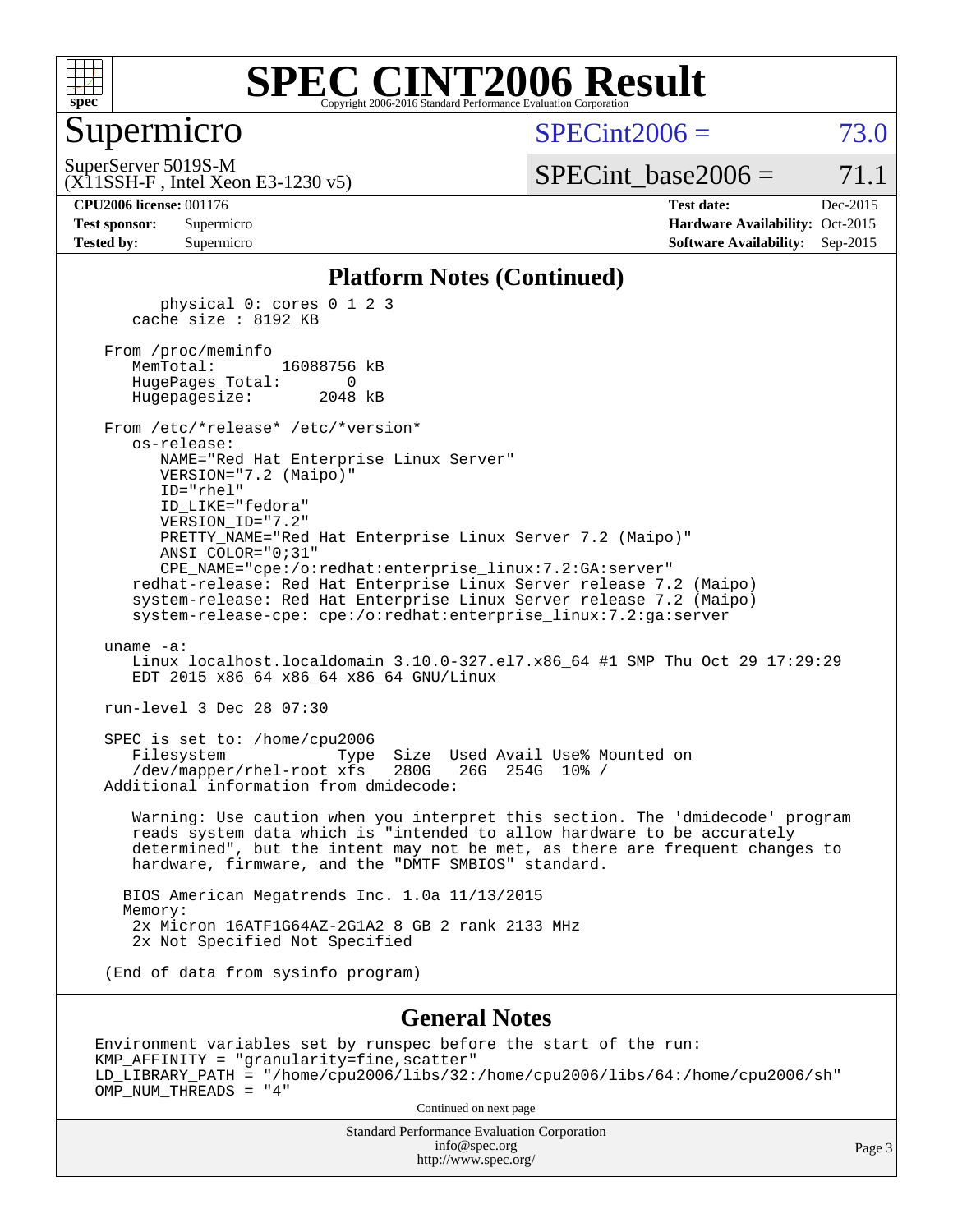

### Supermicro

 $SPECint2006 = 73.0$  $SPECint2006 = 73.0$ 

(X11SSH-F , Intel Xeon E3-1230 v5) SuperServer 5019S-M

SPECint base2006 =  $71.1$ 

**[CPU2006 license:](http://www.spec.org/auto/cpu2006/Docs/result-fields.html#CPU2006license)** 001176 **[Test date:](http://www.spec.org/auto/cpu2006/Docs/result-fields.html#Testdate)** Dec-2015

**[Tested by:](http://www.spec.org/auto/cpu2006/Docs/result-fields.html#Testedby)** Supermicro **Supermicro [Software Availability:](http://www.spec.org/auto/cpu2006/Docs/result-fields.html#SoftwareAvailability)** Sep-2015

**[Test sponsor:](http://www.spec.org/auto/cpu2006/Docs/result-fields.html#Testsponsor)** Supermicro Supermicro **[Hardware Availability:](http://www.spec.org/auto/cpu2006/Docs/result-fields.html#HardwareAvailability)** Oct-2015

#### **[General Notes \(Continued\)](http://www.spec.org/auto/cpu2006/Docs/result-fields.html#GeneralNotes)**

 Binaries compiled on a system with 1x Intel Core i5-4670K CPU + 32GB memory using RedHat EL 7.1 Transparent Huge Pages enabled with: echo always > /sys/kernel/mm/transparent\_hugepage/enabled

#### **[Base Compiler Invocation](http://www.spec.org/auto/cpu2006/Docs/result-fields.html#BaseCompilerInvocation)**

[C benchmarks](http://www.spec.org/auto/cpu2006/Docs/result-fields.html#Cbenchmarks):<br> $i_{\text{CC}}$  –  $-m64$ 

[C++ benchmarks:](http://www.spec.org/auto/cpu2006/Docs/result-fields.html#CXXbenchmarks) [icpc -m64](http://www.spec.org/cpu2006/results/res2016q1/cpu2006-20151228-38541.flags.html#user_CXXbase_intel_icpc_64bit_fc66a5337ce925472a5c54ad6a0de310)

#### **[Base Portability Flags](http://www.spec.org/auto/cpu2006/Docs/result-fields.html#BasePortabilityFlags)**

 400.perlbench: [-DSPEC\\_CPU\\_LP64](http://www.spec.org/cpu2006/results/res2016q1/cpu2006-20151228-38541.flags.html#b400.perlbench_basePORTABILITY_DSPEC_CPU_LP64) [-DSPEC\\_CPU\\_LINUX\\_X64](http://www.spec.org/cpu2006/results/res2016q1/cpu2006-20151228-38541.flags.html#b400.perlbench_baseCPORTABILITY_DSPEC_CPU_LINUX_X64) 401.bzip2: [-DSPEC\\_CPU\\_LP64](http://www.spec.org/cpu2006/results/res2016q1/cpu2006-20151228-38541.flags.html#suite_basePORTABILITY401_bzip2_DSPEC_CPU_LP64) 403.gcc: [-DSPEC\\_CPU\\_LP64](http://www.spec.org/cpu2006/results/res2016q1/cpu2006-20151228-38541.flags.html#suite_basePORTABILITY403_gcc_DSPEC_CPU_LP64) 429.mcf: [-DSPEC\\_CPU\\_LP64](http://www.spec.org/cpu2006/results/res2016q1/cpu2006-20151228-38541.flags.html#suite_basePORTABILITY429_mcf_DSPEC_CPU_LP64) 445.gobmk: [-DSPEC\\_CPU\\_LP64](http://www.spec.org/cpu2006/results/res2016q1/cpu2006-20151228-38541.flags.html#suite_basePORTABILITY445_gobmk_DSPEC_CPU_LP64) 456.hmmer: [-DSPEC\\_CPU\\_LP64](http://www.spec.org/cpu2006/results/res2016q1/cpu2006-20151228-38541.flags.html#suite_basePORTABILITY456_hmmer_DSPEC_CPU_LP64) 458.sjeng: [-DSPEC\\_CPU\\_LP64](http://www.spec.org/cpu2006/results/res2016q1/cpu2006-20151228-38541.flags.html#suite_basePORTABILITY458_sjeng_DSPEC_CPU_LP64) 462.libquantum: [-DSPEC\\_CPU\\_LP64](http://www.spec.org/cpu2006/results/res2016q1/cpu2006-20151228-38541.flags.html#suite_basePORTABILITY462_libquantum_DSPEC_CPU_LP64) [-DSPEC\\_CPU\\_LINUX](http://www.spec.org/cpu2006/results/res2016q1/cpu2006-20151228-38541.flags.html#b462.libquantum_baseCPORTABILITY_DSPEC_CPU_LINUX) 464.h264ref: [-DSPEC\\_CPU\\_LP64](http://www.spec.org/cpu2006/results/res2016q1/cpu2006-20151228-38541.flags.html#suite_basePORTABILITY464_h264ref_DSPEC_CPU_LP64) 471.omnetpp: [-DSPEC\\_CPU\\_LP64](http://www.spec.org/cpu2006/results/res2016q1/cpu2006-20151228-38541.flags.html#suite_basePORTABILITY471_omnetpp_DSPEC_CPU_LP64) 473.astar: [-DSPEC\\_CPU\\_LP64](http://www.spec.org/cpu2006/results/res2016q1/cpu2006-20151228-38541.flags.html#suite_basePORTABILITY473_astar_DSPEC_CPU_LP64) 483.xalancbmk: [-DSPEC\\_CPU\\_LP64](http://www.spec.org/cpu2006/results/res2016q1/cpu2006-20151228-38541.flags.html#suite_basePORTABILITY483_xalancbmk_DSPEC_CPU_LP64) [-DSPEC\\_CPU\\_LINUX](http://www.spec.org/cpu2006/results/res2016q1/cpu2006-20151228-38541.flags.html#b483.xalancbmk_baseCXXPORTABILITY_DSPEC_CPU_LINUX)

### **[Base Optimization Flags](http://www.spec.org/auto/cpu2006/Docs/result-fields.html#BaseOptimizationFlags)**

[C benchmarks](http://www.spec.org/auto/cpu2006/Docs/result-fields.html#Cbenchmarks):

[-xCORE-AVX2](http://www.spec.org/cpu2006/results/res2016q1/cpu2006-20151228-38541.flags.html#user_CCbase_f-xAVX2_5f5fc0cbe2c9f62c816d3e45806c70d7) [-ipo](http://www.spec.org/cpu2006/results/res2016q1/cpu2006-20151228-38541.flags.html#user_CCbase_f-ipo) [-O3](http://www.spec.org/cpu2006/results/res2016q1/cpu2006-20151228-38541.flags.html#user_CCbase_f-O3) [-no-prec-div](http://www.spec.org/cpu2006/results/res2016q1/cpu2006-20151228-38541.flags.html#user_CCbase_f-no-prec-div) [-parallel](http://www.spec.org/cpu2006/results/res2016q1/cpu2006-20151228-38541.flags.html#user_CCbase_f-parallel) [-opt-prefetch](http://www.spec.org/cpu2006/results/res2016q1/cpu2006-20151228-38541.flags.html#user_CCbase_f-opt-prefetch) [-auto-p32](http://www.spec.org/cpu2006/results/res2016q1/cpu2006-20151228-38541.flags.html#user_CCbase_f-auto-p32)

[C++ benchmarks:](http://www.spec.org/auto/cpu2006/Docs/result-fields.html#CXXbenchmarks)

[-xCORE-AVX2](http://www.spec.org/cpu2006/results/res2016q1/cpu2006-20151228-38541.flags.html#user_CXXbase_f-xAVX2_5f5fc0cbe2c9f62c816d3e45806c70d7) [-ipo](http://www.spec.org/cpu2006/results/res2016q1/cpu2006-20151228-38541.flags.html#user_CXXbase_f-ipo) [-O3](http://www.spec.org/cpu2006/results/res2016q1/cpu2006-20151228-38541.flags.html#user_CXXbase_f-O3) [-no-prec-div](http://www.spec.org/cpu2006/results/res2016q1/cpu2006-20151228-38541.flags.html#user_CXXbase_f-no-prec-div) [-opt-prefetch](http://www.spec.org/cpu2006/results/res2016q1/cpu2006-20151228-38541.flags.html#user_CXXbase_f-opt-prefetch) [-auto-p32](http://www.spec.org/cpu2006/results/res2016q1/cpu2006-20151228-38541.flags.html#user_CXXbase_f-auto-p32) [-Wl,-z,muldefs](http://www.spec.org/cpu2006/results/res2016q1/cpu2006-20151228-38541.flags.html#user_CXXbase_link_force_multiple1_74079c344b956b9658436fd1b6dd3a8a) [-L/sh -lsmartheap64](http://www.spec.org/cpu2006/results/res2016q1/cpu2006-20151228-38541.flags.html#user_CXXbase_SmartHeap64_ed4ef857ce90951921efb0d91eb88472)

## **[Base Other Flags](http://www.spec.org/auto/cpu2006/Docs/result-fields.html#BaseOtherFlags)**

[C benchmarks](http://www.spec.org/auto/cpu2006/Docs/result-fields.html#Cbenchmarks):

403.gcc: [-Dalloca=\\_alloca](http://www.spec.org/cpu2006/results/res2016q1/cpu2006-20151228-38541.flags.html#b403.gcc_baseEXTRA_CFLAGS_Dalloca_be3056838c12de2578596ca5467af7f3)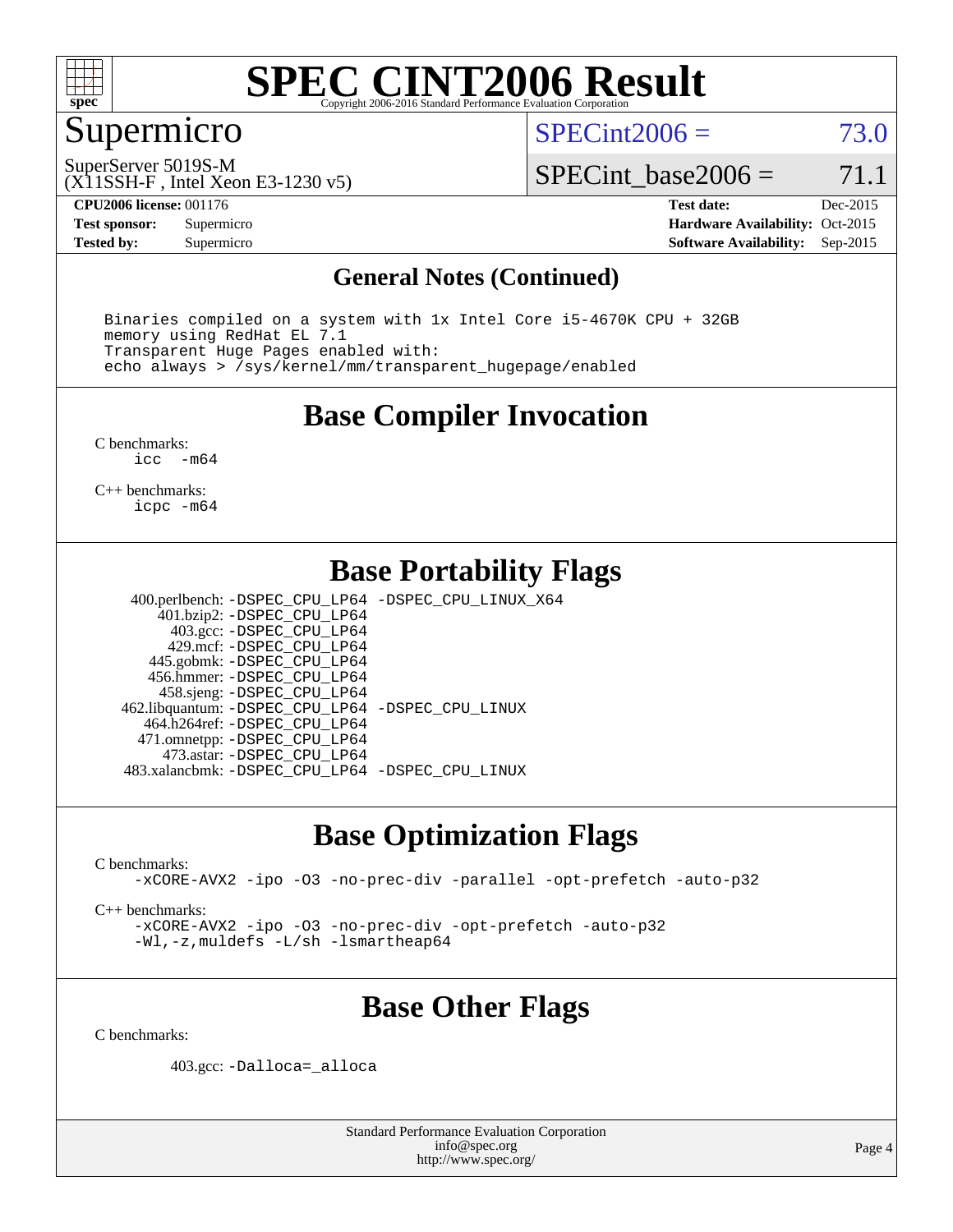

#### Supermicro

 $SPECint2006 = 73.0$  $SPECint2006 = 73.0$ 

(X11SSH-F , Intel Xeon E3-1230 v5) SuperServer 5019S-M

SPECint base2006 =  $71.1$ 

**[CPU2006 license:](http://www.spec.org/auto/cpu2006/Docs/result-fields.html#CPU2006license)** 001176 **[Test date:](http://www.spec.org/auto/cpu2006/Docs/result-fields.html#Testdate)** Dec-2015 **[Test sponsor:](http://www.spec.org/auto/cpu2006/Docs/result-fields.html#Testsponsor)** Supermicro Supermicro **[Hardware Availability:](http://www.spec.org/auto/cpu2006/Docs/result-fields.html#HardwareAvailability)** Oct-2015 **[Tested by:](http://www.spec.org/auto/cpu2006/Docs/result-fields.html#Testedby)** Supermicro **Supermicro [Software Availability:](http://www.spec.org/auto/cpu2006/Docs/result-fields.html#SoftwareAvailability)** Sep-2015

### **[Peak Compiler Invocation](http://www.spec.org/auto/cpu2006/Docs/result-fields.html#PeakCompilerInvocation)**

[C benchmarks \(except as noted below\)](http://www.spec.org/auto/cpu2006/Docs/result-fields.html#Cbenchmarksexceptasnotedbelow): [icc -m64](http://www.spec.org/cpu2006/results/res2016q1/cpu2006-20151228-38541.flags.html#user_CCpeak_intel_icc_64bit_f346026e86af2a669e726fe758c88044)

400.perlbench: [icc -m32 -L/opt/intel/compilers\\_and\\_libraries\\_2016/linux/compiler/lib/ia32\\_lin](http://www.spec.org/cpu2006/results/res2016q1/cpu2006-20151228-38541.flags.html#user_peakCCLD400_perlbench_intel_icc_e10256ba5924b668798078a321b0cb3f)

445.gobmk: [icc -m32 -L/opt/intel/compilers\\_and\\_libraries\\_2016/linux/compiler/lib/ia32\\_lin](http://www.spec.org/cpu2006/results/res2016q1/cpu2006-20151228-38541.flags.html#user_peakCCLD445_gobmk_intel_icc_e10256ba5924b668798078a321b0cb3f)

[C++ benchmarks \(except as noted below\):](http://www.spec.org/auto/cpu2006/Docs/result-fields.html#CXXbenchmarksexceptasnotedbelow)

[icpc -m32 -L/opt/intel/compilers\\_and\\_libraries\\_2016/linux/compiler/lib/ia32\\_lin](http://www.spec.org/cpu2006/results/res2016q1/cpu2006-20151228-38541.flags.html#user_CXXpeak_intel_icpc_b4f50a394bdb4597aa5879c16bc3f5c5)

473.astar: [icpc -m64](http://www.spec.org/cpu2006/results/res2016q1/cpu2006-20151228-38541.flags.html#user_peakCXXLD473_astar_intel_icpc_64bit_fc66a5337ce925472a5c54ad6a0de310)

### **[Peak Portability Flags](http://www.spec.org/auto/cpu2006/Docs/result-fields.html#PeakPortabilityFlags)**

 400.perlbench: [-D\\_FILE\\_OFFSET\\_BITS=64](http://www.spec.org/cpu2006/results/res2016q1/cpu2006-20151228-38541.flags.html#user_peakPORTABILITY400_perlbench_file_offset_bits_64_438cf9856305ebd76870a2c6dc2689ab) [-DSPEC\\_CPU\\_LINUX\\_IA32](http://www.spec.org/cpu2006/results/res2016q1/cpu2006-20151228-38541.flags.html#b400.perlbench_peakCPORTABILITY_DSPEC_CPU_LINUX_IA32) 401.bzip2: [-DSPEC\\_CPU\\_LP64](http://www.spec.org/cpu2006/results/res2016q1/cpu2006-20151228-38541.flags.html#suite_peakPORTABILITY401_bzip2_DSPEC_CPU_LP64) 403.gcc: [-DSPEC\\_CPU\\_LP64](http://www.spec.org/cpu2006/results/res2016q1/cpu2006-20151228-38541.flags.html#suite_peakPORTABILITY403_gcc_DSPEC_CPU_LP64) 429.mcf: [-DSPEC\\_CPU\\_LP64](http://www.spec.org/cpu2006/results/res2016q1/cpu2006-20151228-38541.flags.html#suite_peakPORTABILITY429_mcf_DSPEC_CPU_LP64) 445.gobmk: [-D\\_FILE\\_OFFSET\\_BITS=64](http://www.spec.org/cpu2006/results/res2016q1/cpu2006-20151228-38541.flags.html#user_peakPORTABILITY445_gobmk_file_offset_bits_64_438cf9856305ebd76870a2c6dc2689ab) 456.hmmer: [-DSPEC\\_CPU\\_LP64](http://www.spec.org/cpu2006/results/res2016q1/cpu2006-20151228-38541.flags.html#suite_peakPORTABILITY456_hmmer_DSPEC_CPU_LP64) 458.sjeng: [-DSPEC\\_CPU\\_LP64](http://www.spec.org/cpu2006/results/res2016q1/cpu2006-20151228-38541.flags.html#suite_peakPORTABILITY458_sjeng_DSPEC_CPU_LP64) 462.libquantum: [-DSPEC\\_CPU\\_LP64](http://www.spec.org/cpu2006/results/res2016q1/cpu2006-20151228-38541.flags.html#suite_peakPORTABILITY462_libquantum_DSPEC_CPU_LP64) [-DSPEC\\_CPU\\_LINUX](http://www.spec.org/cpu2006/results/res2016q1/cpu2006-20151228-38541.flags.html#b462.libquantum_peakCPORTABILITY_DSPEC_CPU_LINUX) 464.h264ref: [-DSPEC\\_CPU\\_LP64](http://www.spec.org/cpu2006/results/res2016q1/cpu2006-20151228-38541.flags.html#suite_peakPORTABILITY464_h264ref_DSPEC_CPU_LP64) 471.omnetpp: [-D\\_FILE\\_OFFSET\\_BITS=64](http://www.spec.org/cpu2006/results/res2016q1/cpu2006-20151228-38541.flags.html#user_peakPORTABILITY471_omnetpp_file_offset_bits_64_438cf9856305ebd76870a2c6dc2689ab) 473.astar: [-DSPEC\\_CPU\\_LP64](http://www.spec.org/cpu2006/results/res2016q1/cpu2006-20151228-38541.flags.html#suite_peakPORTABILITY473_astar_DSPEC_CPU_LP64) 483.xalancbmk: [-D\\_FILE\\_OFFSET\\_BITS=64](http://www.spec.org/cpu2006/results/res2016q1/cpu2006-20151228-38541.flags.html#user_peakPORTABILITY483_xalancbmk_file_offset_bits_64_438cf9856305ebd76870a2c6dc2689ab) [-DSPEC\\_CPU\\_LINUX](http://www.spec.org/cpu2006/results/res2016q1/cpu2006-20151228-38541.flags.html#b483.xalancbmk_peakCXXPORTABILITY_DSPEC_CPU_LINUX)

## **[Peak Optimization Flags](http://www.spec.org/auto/cpu2006/Docs/result-fields.html#PeakOptimizationFlags)**

[C benchmarks](http://www.spec.org/auto/cpu2006/Docs/result-fields.html#Cbenchmarks):

```
 400.perlbench: -xCORE-AVX2(pass 2) -prof-gen:threadsafe(pass 1)
-no-prec-div(pass 2)-par-num-threads=1(pass 1) -prof-use(pass 2) -opt-prefetch
-ansi-alias
```
 401.bzip2: [-xCORE-AVX2](http://www.spec.org/cpu2006/results/res2016q1/cpu2006-20151228-38541.flags.html#user_peakPASS2_CFLAGSPASS2_LDCFLAGS401_bzip2_f-xAVX2_5f5fc0cbe2c9f62c816d3e45806c70d7)(pass 2) [-prof-gen:threadsafe](http://www.spec.org/cpu2006/results/res2016q1/cpu2006-20151228-38541.flags.html#user_peakPASS1_CFLAGSPASS1_LDCFLAGS401_bzip2_prof_gen_21a26eb79f378b550acd7bec9fe4467a)(pass 1)  $-i\text{po}(pass 2) -03(pass 2) -no-prec-div$  $-i\text{po}(pass 2) -03(pass 2) -no-prec-div$ [-par-num-threads=1](http://www.spec.org/cpu2006/results/res2016q1/cpu2006-20151228-38541.flags.html#user_peakPASS1_CFLAGSPASS1_LDCFLAGS401_bzip2_par_num_threads_786a6ff141b4e9e90432e998842df6c2)(pass 1) [-prof-use](http://www.spec.org/cpu2006/results/res2016q1/cpu2006-20151228-38541.flags.html#user_peakPASS2_CFLAGSPASS2_LDCFLAGS401_bzip2_prof_use_bccf7792157ff70d64e32fe3e1250b55)(pass 2) [-auto-ilp32](http://www.spec.org/cpu2006/results/res2016q1/cpu2006-20151228-38541.flags.html#user_peakCOPTIMIZE401_bzip2_f-auto-ilp32) [-opt-prefetch](http://www.spec.org/cpu2006/results/res2016q1/cpu2006-20151228-38541.flags.html#user_peakCOPTIMIZE401_bzip2_f-opt-prefetch) [-ansi-alias](http://www.spec.org/cpu2006/results/res2016q1/cpu2006-20151228-38541.flags.html#user_peakCOPTIMIZE401_bzip2_f-ansi-alias)

 403.gcc: [-xCORE-AVX2](http://www.spec.org/cpu2006/results/res2016q1/cpu2006-20151228-38541.flags.html#user_peakCOPTIMIZE403_gcc_f-xAVX2_5f5fc0cbe2c9f62c816d3e45806c70d7) [-ipo](http://www.spec.org/cpu2006/results/res2016q1/cpu2006-20151228-38541.flags.html#user_peakCOPTIMIZE403_gcc_f-ipo) [-O3](http://www.spec.org/cpu2006/results/res2016q1/cpu2006-20151228-38541.flags.html#user_peakCOPTIMIZE403_gcc_f-O3) [-no-prec-div](http://www.spec.org/cpu2006/results/res2016q1/cpu2006-20151228-38541.flags.html#user_peakCOPTIMIZE403_gcc_f-no-prec-div) [-inline-calloc](http://www.spec.org/cpu2006/results/res2016q1/cpu2006-20151228-38541.flags.html#user_peakCOPTIMIZE403_gcc_f-inline-calloc) [-opt-malloc-options=3](http://www.spec.org/cpu2006/results/res2016q1/cpu2006-20151228-38541.flags.html#user_peakCOPTIMIZE403_gcc_f-opt-malloc-options_13ab9b803cf986b4ee62f0a5998c2238) [-auto-ilp32](http://www.spec.org/cpu2006/results/res2016q1/cpu2006-20151228-38541.flags.html#user_peakCOPTIMIZE403_gcc_f-auto-ilp32)

 429.mcf: [-xCORE-AVX2](http://www.spec.org/cpu2006/results/res2016q1/cpu2006-20151228-38541.flags.html#user_peakCOPTIMIZE429_mcf_f-xAVX2_5f5fc0cbe2c9f62c816d3e45806c70d7) [-ipo](http://www.spec.org/cpu2006/results/res2016q1/cpu2006-20151228-38541.flags.html#user_peakCOPTIMIZE429_mcf_f-ipo) [-O3](http://www.spec.org/cpu2006/results/res2016q1/cpu2006-20151228-38541.flags.html#user_peakCOPTIMIZE429_mcf_f-O3) [-no-prec-div](http://www.spec.org/cpu2006/results/res2016q1/cpu2006-20151228-38541.flags.html#user_peakCOPTIMIZE429_mcf_f-no-prec-div) [-parallel](http://www.spec.org/cpu2006/results/res2016q1/cpu2006-20151228-38541.flags.html#user_peakCOPTIMIZE429_mcf_f-parallel) [-opt-prefetch](http://www.spec.org/cpu2006/results/res2016q1/cpu2006-20151228-38541.flags.html#user_peakCOPTIMIZE429_mcf_f-opt-prefetch) [-auto-p32](http://www.spec.org/cpu2006/results/res2016q1/cpu2006-20151228-38541.flags.html#user_peakCOPTIMIZE429_mcf_f-auto-p32)

Continued on next page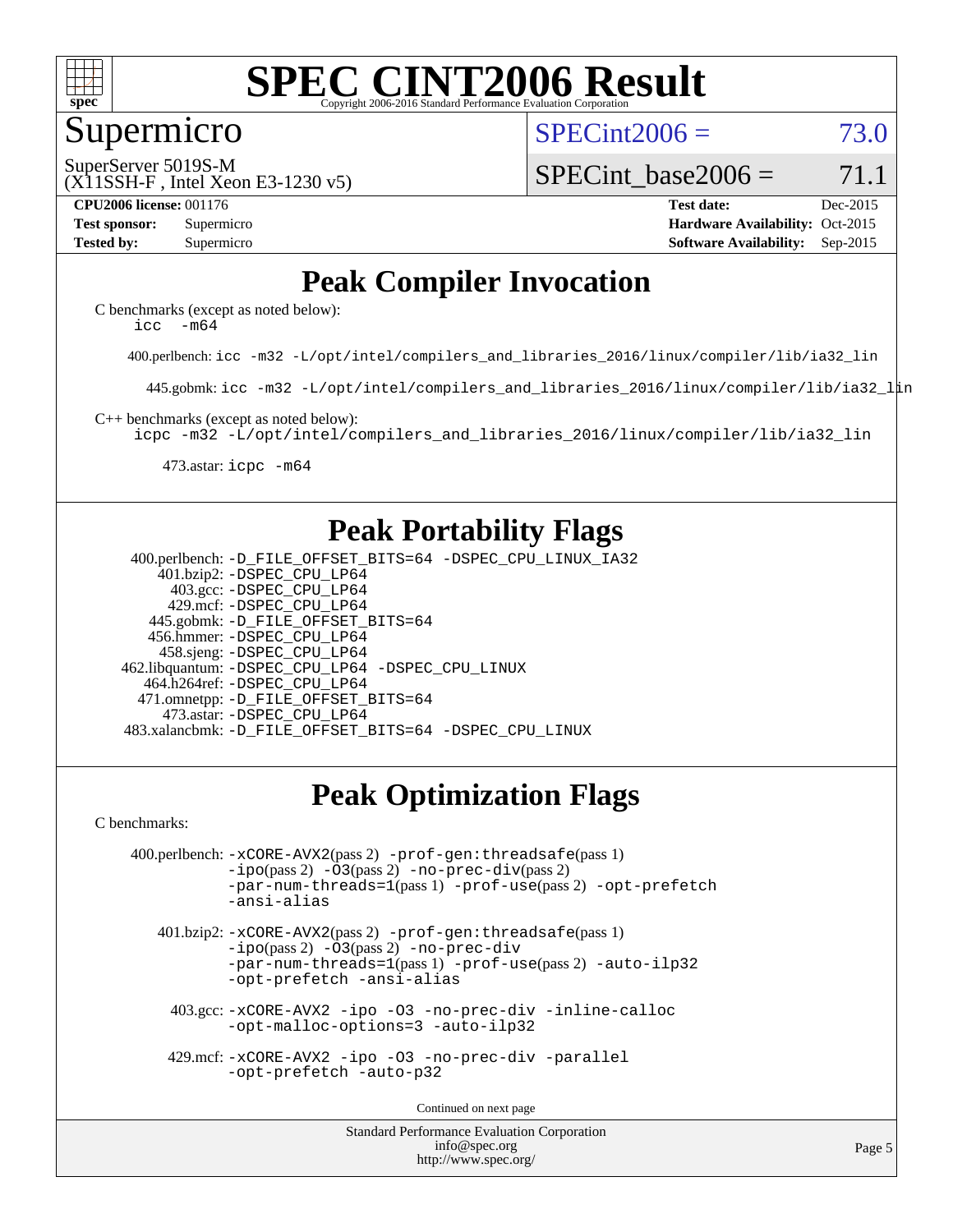

Supermicro

 $SPECint2006 = 73.0$  $SPECint2006 = 73.0$ 

(X11SSH-F , Intel Xeon E3-1230 v5) SuperServer 5019S-M

SPECint base2006 =  $71.1$ 

**[CPU2006 license:](http://www.spec.org/auto/cpu2006/Docs/result-fields.html#CPU2006license)** 001176 **[Test date:](http://www.spec.org/auto/cpu2006/Docs/result-fields.html#Testdate)** Dec-2015

| <b>Test sponsor:</b> | Supermicro |
|----------------------|------------|
| <b>Tested by:</b>    | Supermicro |

**[Hardware Availability:](http://www.spec.org/auto/cpu2006/Docs/result-fields.html#HardwareAvailability)** Oct-2015 **[Software Availability:](http://www.spec.org/auto/cpu2006/Docs/result-fields.html#SoftwareAvailability)** Sep-2015

## **[Peak Optimization Flags \(Continued\)](http://www.spec.org/auto/cpu2006/Docs/result-fields.html#PeakOptimizationFlags)**

 445.gobmk: [-xCORE-AVX2](http://www.spec.org/cpu2006/results/res2016q1/cpu2006-20151228-38541.flags.html#user_peakPASS2_CFLAGSPASS2_LDCFLAGS445_gobmk_f-xAVX2_5f5fc0cbe2c9f62c816d3e45806c70d7)(pass 2) [-prof-gen:threadsafe](http://www.spec.org/cpu2006/results/res2016q1/cpu2006-20151228-38541.flags.html#user_peakPASS1_CFLAGSPASS1_LDCFLAGS445_gobmk_prof_gen_21a26eb79f378b550acd7bec9fe4467a)(pass 1) [-prof-use](http://www.spec.org/cpu2006/results/res2016q1/cpu2006-20151228-38541.flags.html#user_peakPASS2_CFLAGSPASS2_LDCFLAGS445_gobmk_prof_use_bccf7792157ff70d64e32fe3e1250b55)(pass 2) [-par-num-threads=1](http://www.spec.org/cpu2006/results/res2016q1/cpu2006-20151228-38541.flags.html#user_peakPASS1_CFLAGSPASS1_LDCFLAGS445_gobmk_par_num_threads_786a6ff141b4e9e90432e998842df6c2)(pass 1) [-ansi-alias](http://www.spec.org/cpu2006/results/res2016q1/cpu2006-20151228-38541.flags.html#user_peakCOPTIMIZE445_gobmk_f-ansi-alias)

456.hmmer: basepeak = yes

 458.sjeng: [-xCORE-AVX2](http://www.spec.org/cpu2006/results/res2016q1/cpu2006-20151228-38541.flags.html#user_peakPASS2_CFLAGSPASS2_LDCFLAGS458_sjeng_f-xAVX2_5f5fc0cbe2c9f62c816d3e45806c70d7)(pass 2) [-prof-gen:threadsafe](http://www.spec.org/cpu2006/results/res2016q1/cpu2006-20151228-38541.flags.html#user_peakPASS1_CFLAGSPASS1_LDCFLAGS458_sjeng_prof_gen_21a26eb79f378b550acd7bec9fe4467a)(pass 1)  $-ipo(pass 2) -\overline{O3(pass 2)}$  $-ipo(pass 2) -\overline{O3(pass 2)}$  [-no-prec-div](http://www.spec.org/cpu2006/results/res2016q1/cpu2006-20151228-38541.flags.html#user_peakPASS2_CFLAGSPASS2_LDCFLAGS458_sjeng_f-no-prec-div)(pass 2) [-par-num-threads=1](http://www.spec.org/cpu2006/results/res2016q1/cpu2006-20151228-38541.flags.html#user_peakPASS1_CFLAGSPASS1_LDCFLAGS458_sjeng_par_num_threads_786a6ff141b4e9e90432e998842df6c2)(pass 1) [-prof-use](http://www.spec.org/cpu2006/results/res2016q1/cpu2006-20151228-38541.flags.html#user_peakPASS2_CFLAGSPASS2_LDCFLAGS458_sjeng_prof_use_bccf7792157ff70d64e32fe3e1250b55)(pass 2) [-unroll4](http://www.spec.org/cpu2006/results/res2016q1/cpu2006-20151228-38541.flags.html#user_peakCOPTIMIZE458_sjeng_f-unroll_4e5e4ed65b7fd20bdcd365bec371b81f)

 $462$ .libquantum: basepeak = yes

 $464.h264$ ref: basepeak = yes

[C++ benchmarks:](http://www.spec.org/auto/cpu2006/Docs/result-fields.html#CXXbenchmarks)

```
 471.omnetpp: -xCORE-AVX2(pass 2) -prof-gen:threadsafe(pass 1)
-i\text{po}(pass 2) -03(pass 2) -no-prec-div(pass 2)-par-num-threads=1(pass 1) -prof-use(pass 2)
-opt-ra-region-strategy=block -ansi-alias
-Wl,-z,muldefs -L/sh -lsmartheap
```
 473.astar: [-xCORE-AVX2](http://www.spec.org/cpu2006/results/res2016q1/cpu2006-20151228-38541.flags.html#user_peakCXXOPTIMIZE473_astar_f-xAVX2_5f5fc0cbe2c9f62c816d3e45806c70d7) [-ipo](http://www.spec.org/cpu2006/results/res2016q1/cpu2006-20151228-38541.flags.html#user_peakCXXOPTIMIZE473_astar_f-ipo) [-O3](http://www.spec.org/cpu2006/results/res2016q1/cpu2006-20151228-38541.flags.html#user_peakCXXOPTIMIZE473_astar_f-O3) [-no-prec-div](http://www.spec.org/cpu2006/results/res2016q1/cpu2006-20151228-38541.flags.html#user_peakCXXOPTIMIZE473_astar_f-no-prec-div) [-opt-prefetch](http://www.spec.org/cpu2006/results/res2016q1/cpu2006-20151228-38541.flags.html#user_peakCXXOPTIMIZE473_astar_f-opt-prefetch) [-auto-p32](http://www.spec.org/cpu2006/results/res2016q1/cpu2006-20151228-38541.flags.html#user_peakCXXOPTIMIZE473_astar_f-auto-p32) [-Wl,-z,muldefs](http://www.spec.org/cpu2006/results/res2016q1/cpu2006-20151228-38541.flags.html#user_peakEXTRA_LDFLAGS473_astar_link_force_multiple1_74079c344b956b9658436fd1b6dd3a8a) [-L/sh -lsmartheap64](http://www.spec.org/cpu2006/results/res2016q1/cpu2006-20151228-38541.flags.html#user_peakEXTRA_LIBS473_astar_SmartHeap64_ed4ef857ce90951921efb0d91eb88472)

 483.xalancbmk: [-xCORE-AVX2](http://www.spec.org/cpu2006/results/res2016q1/cpu2006-20151228-38541.flags.html#user_peakCXXOPTIMIZE483_xalancbmk_f-xAVX2_5f5fc0cbe2c9f62c816d3e45806c70d7) [-ipo](http://www.spec.org/cpu2006/results/res2016q1/cpu2006-20151228-38541.flags.html#user_peakCXXOPTIMIZE483_xalancbmk_f-ipo) [-O3](http://www.spec.org/cpu2006/results/res2016q1/cpu2006-20151228-38541.flags.html#user_peakCXXOPTIMIZE483_xalancbmk_f-O3) [-no-prec-div](http://www.spec.org/cpu2006/results/res2016q1/cpu2006-20151228-38541.flags.html#user_peakCXXOPTIMIZE483_xalancbmk_f-no-prec-div) [-opt-prefetch](http://www.spec.org/cpu2006/results/res2016q1/cpu2006-20151228-38541.flags.html#user_peakCXXOPTIMIZE483_xalancbmk_f-opt-prefetch) [-ansi-alias](http://www.spec.org/cpu2006/results/res2016q1/cpu2006-20151228-38541.flags.html#user_peakCXXOPTIMIZE483_xalancbmk_f-ansi-alias) [-Wl,-z,muldefs](http://www.spec.org/cpu2006/results/res2016q1/cpu2006-20151228-38541.flags.html#user_peakEXTRA_LDFLAGS483_xalancbmk_link_force_multiple1_74079c344b956b9658436fd1b6dd3a8a) [-L/sh -lsmartheap](http://www.spec.org/cpu2006/results/res2016q1/cpu2006-20151228-38541.flags.html#user_peakEXTRA_LIBS483_xalancbmk_SmartHeap_32f6c82aa1ed9c52345d30cf6e4a0499)

#### **[Peak Other Flags](http://www.spec.org/auto/cpu2006/Docs/result-fields.html#PeakOtherFlags)**

[C benchmarks](http://www.spec.org/auto/cpu2006/Docs/result-fields.html#Cbenchmarks):

403.gcc: [-Dalloca=\\_alloca](http://www.spec.org/cpu2006/results/res2016q1/cpu2006-20151228-38541.flags.html#b403.gcc_peakEXTRA_CFLAGS_Dalloca_be3056838c12de2578596ca5467af7f3)

The flags files that were used to format this result can be browsed at <http://www.spec.org/cpu2006/flags/Intel-ic16.0-official-linux64.html>

<http://www.spec.org/cpu2006/flags/Supermicro-Platform-Settings-V1.2-revH.html>

You can also download the XML flags sources by saving the following links: <http://www.spec.org/cpu2006/flags/Intel-ic16.0-official-linux64.xml> <http://www.spec.org/cpu2006/flags/Supermicro-Platform-Settings-V1.2-revH.xml>